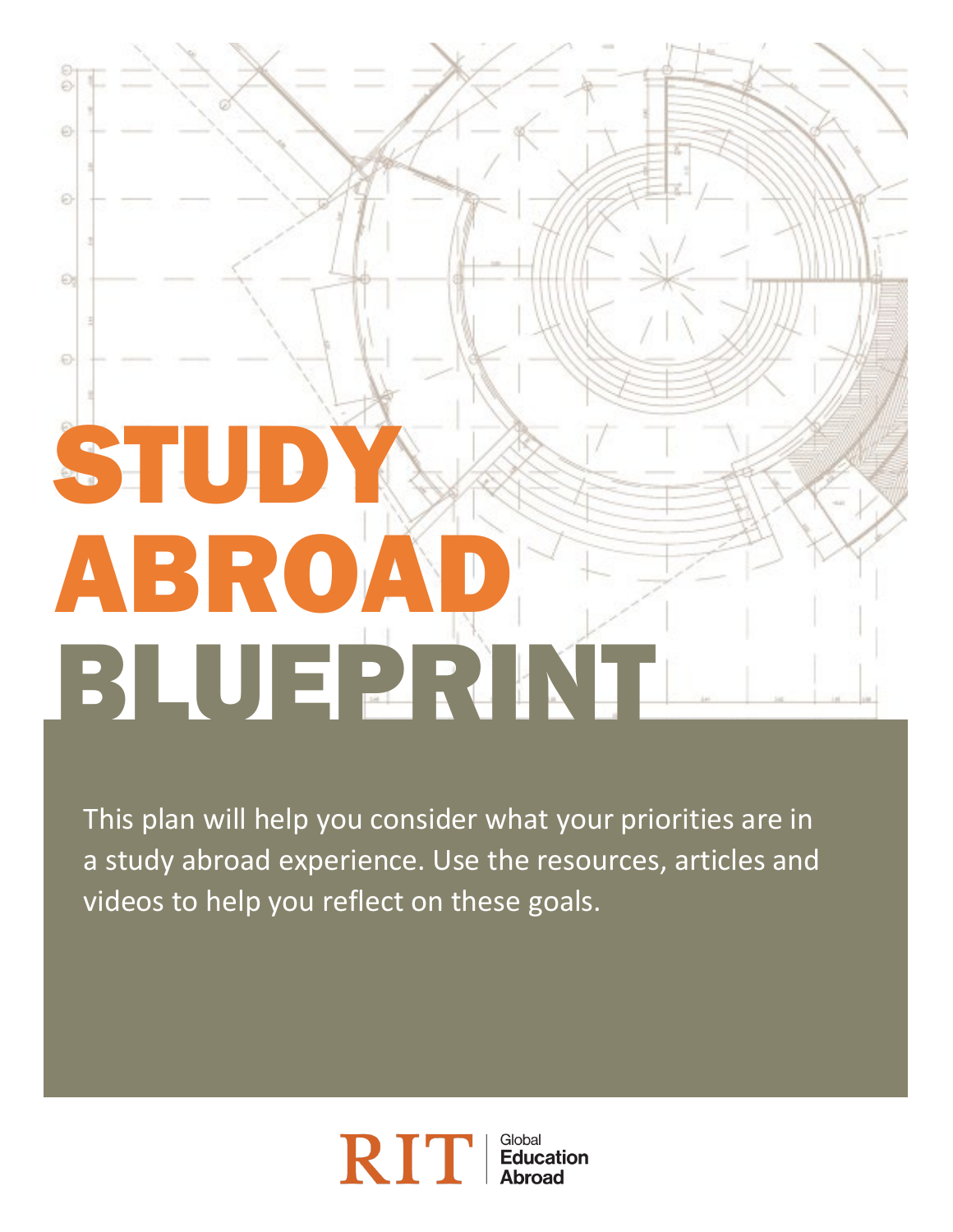## **Goal 1: Start dreaming about possibilities**

Take some time to think about your goals and interests.

| <b>Question:</b>                                   | Answer:          |
|----------------------------------------------------|------------------|
| What are three countries you would be most         | 1.               |
| interested in traveling to?                        | 2.               |
|                                                    | 3.               |
| On a scale of 1 to 10 how immersed in the local    |                  |
| culture of another country would you like to be?   |                  |
|                                                    |                  |
| $(1 = low$ immersion, 10=high immersion)           |                  |
| What skills/knowledge would you like to gain as    |                  |
| part of a study abroad experience?                 |                  |
|                                                    |                  |
| (ex. Learn how business is conducted on an         |                  |
| international scale, learn problem solving skills) |                  |
|                                                    |                  |
|                                                    |                  |
| What are the three things you most want to get     | 1.               |
| out of an international experience?                |                  |
|                                                    | $\overline{2}$ . |
| (ex. Build confidence, learn another language)     |                  |
|                                                    | 3.               |
|                                                    |                  |

Goal #1 Resources:

- [How do students sum up their study abroad experience?](https://www.youtube.com/watch?v=1Ai1KB8XSUU) (video)
- [Four Things to Ask Yourself Before Studying Abroad](https://www.diversityabroad.com/articles/four-things-you-should-ask-yourself-studying-abroad) (article)
- [Setting Study Abroad Goals](https://www.goabroad.com/articles/study-abroad/study-abroad-goals) (article)
- [Cultural Immersion](http://thestudyabroadblog.com/cultural-immersion/) (article)
- [Gaining Employable Skills Through Study Abroad](https://www.studyinternational.com/help-and-advice/10-reasons-employers-love-graduates-who-have-studied-abroad) (article)

#### **Goal 2: Determine your priorities in choosing a program:**

What three things are most important to you when choosing a study abroad program? (i.e. length of time, location, level of immersion, major specific coursework, funding/financial considerations, etc.)

| . . | . . |  |
|-----|-----|--|
|     |     |  |
|     |     |  |

#### Goal #2 Resource:

• [Things to Consider When Choosing a Program](https://www.diversityabroad.com/articles/things-consider-when-picking-your-program) (article)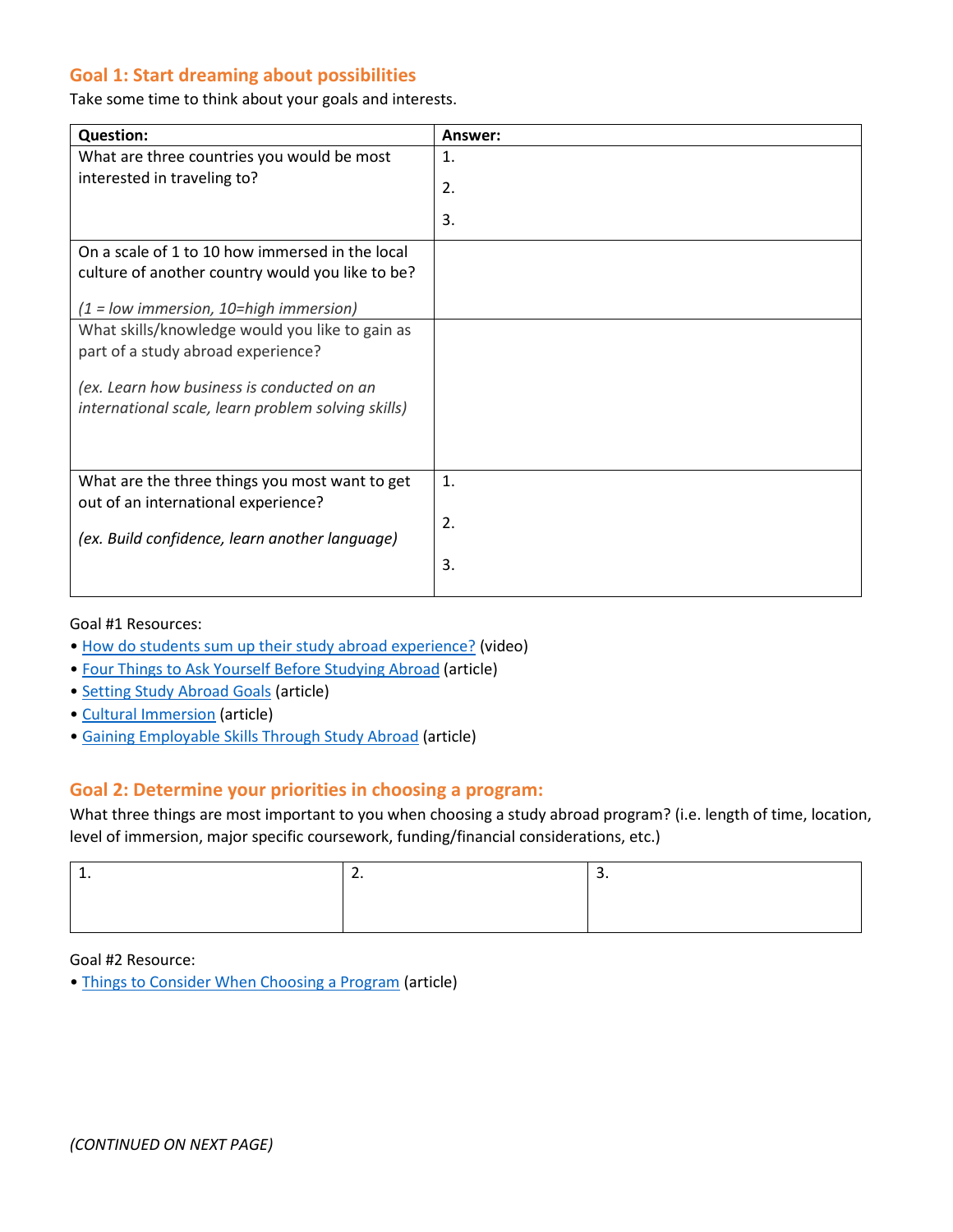**Goal 3: Consider how your diverse characteristics (race, religion, gender, etc.), sexual orientation, learning styles or if Deaf/HOH may influence your choice of a program or affect your experience.**

**Reflect on any challenges you may encounter:**

#### Goal #3 Resources:

- [Academic Differences Abroad](https://www.cisabroad.com/blog/study-abroad-tips-academics-classes-to-take-abroad/) (article)
- [Diversity Abroad](https://www.youtube.com/watch?time_continue=149&v=_5Nd0jfHEP8&feature=emb_logo) (video)
- [Navigating Identity & Diversity Abroad](https://www.iesabroad.org/student-diversity-access/navigating-identity-diversity-abroad) (article)
- [LGBTQ Students Abroad](https://www.studyabroad.com/resources/lgbt-students-and-study-abroad) (article)
- [Study Abroad for Disabled Students](https://www.seattleglobalist.com/2014/03/21/12-study-abroad-resources-for-students-with-disabilities/21846) (article)

### **Goal 4: Key questions - obstacles/anxieties**

Identify three obstacles/anxieties you have about studying abroad and ways you could overcome them:

| <b>Obstacle/Anxiety</b>             | <b>Strategic Resources</b>                                 |
|-------------------------------------|------------------------------------------------------------|
| Ex. Worried about language barrier. | Ex. Download language app to start learning basic phrases. |
| 1.                                  |                                                            |
|                                     |                                                            |
|                                     |                                                            |
| $\overline{2}$                      |                                                            |
|                                     |                                                            |
|                                     |                                                            |
| 3.                                  |                                                            |
|                                     |                                                            |
|                                     |                                                            |
|                                     |                                                            |

Goal #4 Resources:

[• 10 Study Abroad Problems & How You Can Conquer Them](https://www.studyinternational.com/news/10-study-abroad-problems-you-will-face-and-conquer/) (article)

#### **Goal 5: Consider how your study abroad experience will best fit into your degree program**

Meet with your academic advisor to discuss study abroad timing and coursework.

| <b>Question to Ask Your Advisor:</b>              | Answer: |
|---------------------------------------------------|---------|
| Where do I have the most flexibility in my degree |         |
| requirements? Which requirements have to be       |         |
| taken on RIT campus, which could be taken at      |         |
| another school?                                   |         |
| What term do you think I have the greatest        |         |
| flexibility in my schedule / sequencing           |         |
| requirements? (ie. Summer, spring semester)       |         |

Goal #5 Resource:

[• RIT Study Abroad & Your Major](https://www.rit.edu/academicaffairs/global/study-abroad-your-major) (website)